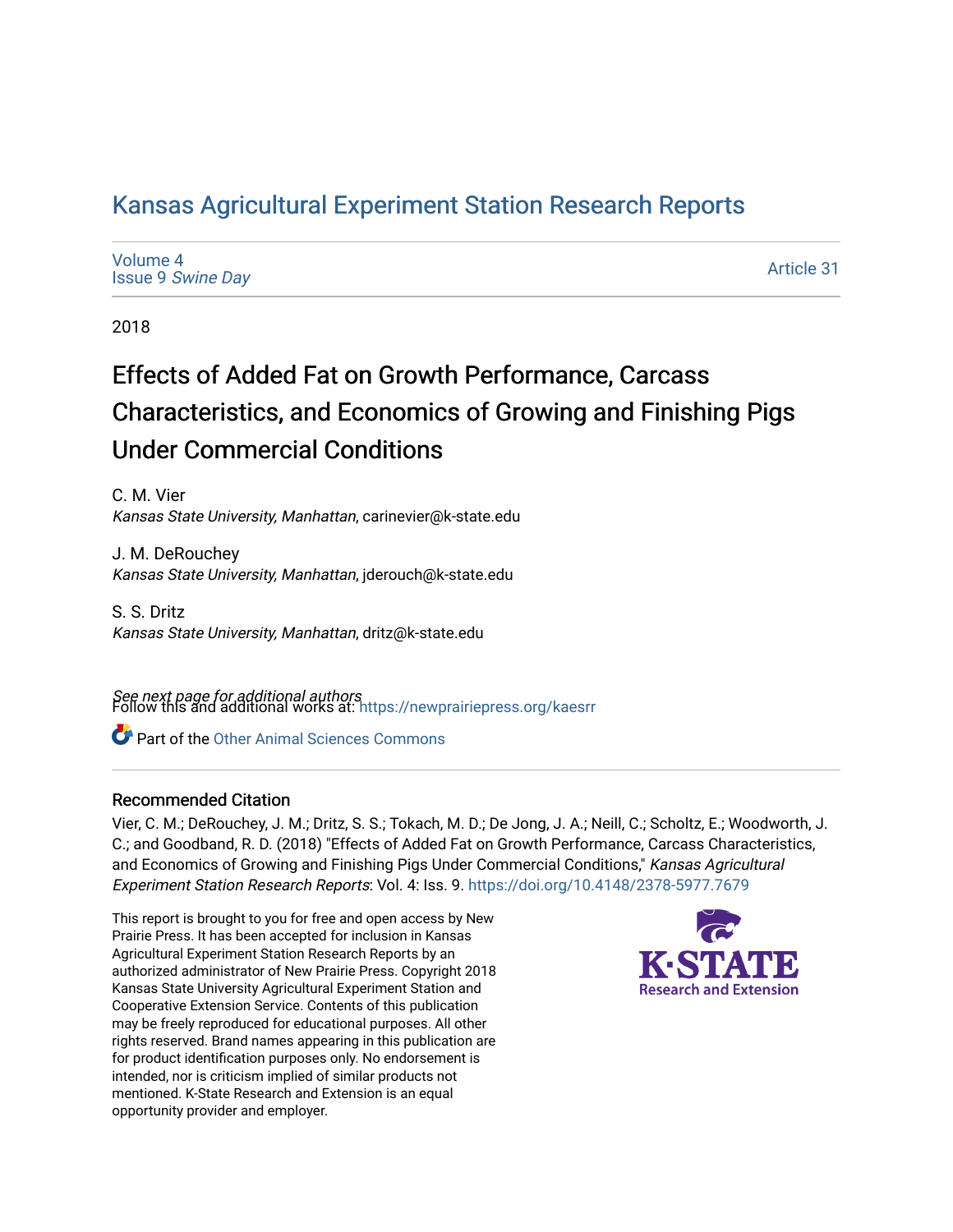# Effects of Added Fat on Growth Performance, Carcass Characteristics, and Economics of Growing and Finishing Pigs Under Commercial Conditions

# **Abstract**

A total of 1,637 mixed gender pigs (PIC; 359 × Camborough) with an initial pen average body weight (BW) of 87.8  $\pm$  2.39 lb were used in a 110-d growth trial to determine the effects of feeding increasing levels of dietary fat on performance of growing-finishing pigs from 88 to 286 lb. The trial was conducted from late June to early October. Pens of pigs were randomly assigned to 1 of 4 dietary treatments in a randomized complete block design with BW as a blocking factor. There were 16 replicate pens per treatment and 20 to 27 pigs per pen. The experimental diets were corn-soybean meal-based and were fed in 5 phases. The 4 dietary treatments were formulated to contain 0, 1.5, 3.0, and 4.5% added fat. During the grower and finisher periods, results of this study demonstrated no evidence of difference ( $P > 0.05$ ) in average daily gain (ADG) but a linear decrease ( $P < 0.05$ ) in average daily feed intake (ADFI) with increasing dietary fat level. During the grower period, there was a quadratic change ( $P < 0.05$ ) in feed-to-gain ratio (F/G). The greatest improvement in feed efficiency occurred as the dietary fat increased from 0 to 3%, with no improvements thereafter. During the finisher period, adding up to 4.5% fat to the diet resulted in a linear improvement ( $P < 0.05$ ) in F/G. Overall, there was no evidence of differences ( $P > 0.05$ ) in ADG and final BW as dietary fat level increased. Even though not statistically significant, changes in ADG were close to prior expectation and averaged 0.7% for every percent of added fat. Average daily feed intake decreased linearly ( $P < 0.05$ ) as the level of added dietary fat increased up to 4.5%. Increasing dietary fat level resulted in a quadratic improvement ( $P < 0.05$ ) in F/G. In addition, for every 1% fat increment, F/G improved on average 2.2%. For carcass characteristics, there was no evidence of differences ( $P > 0.05$ ) in hot carcass weight (HCW), percentage carcass yield, loin depth, and fat-free lean measurements due to increasing the level of added fat in the diet. Carcass backfat, however, increased linearly ( $P < 0.05$ ) with increased inclusion of fat in the diet from 0 to 4.5%. Feed cost per pig increased linearly ( $P < 0.05$ ) with increased dietary fat level. Feed cost per pound of gain increased quadratically ( $P < 0.05$ ) as the level of fat in the diet increased, with the highest cost per pound of gain observed at 4.5% fat inclusion. No evidence for differences ( $P > 0.05$ ) was observed for revenue per pig due to added fat in the diet. The increased feed cost in combination with lack of evidence of differences in revenue per pig resulted in a linear decrease ( $P < 0.05$ ) in income over feed cost (IOFC), with the highest income observed when pigs were fed diets with no added fat. The results of this experiment demonstrate that adding dietary fat mainly improved feed efficiency as expected. Also, economic decisions to use added fat depend on ingredient and pig market price, as well as potential of moving a larger proportion of lighter weight pigs into a higher value grid price.

# Keywords

fat inclusion, finishing pigs, growth performance, economic analysis

## Creative Commons License

 $\odot$ 

This work is licensed under a [Creative Commons Attribution 4.0 License](https://creativecommons.org/licenses/by/4.0/).

## Cover Page Footnote

Appreciation is expressed to Pipestone System for funding, use of the feed mill and animal facilities, and for technical assistance. In addition, appreciation is expressed to Spronk Feed Mill (Pipestone, MN) for diet manufacturing.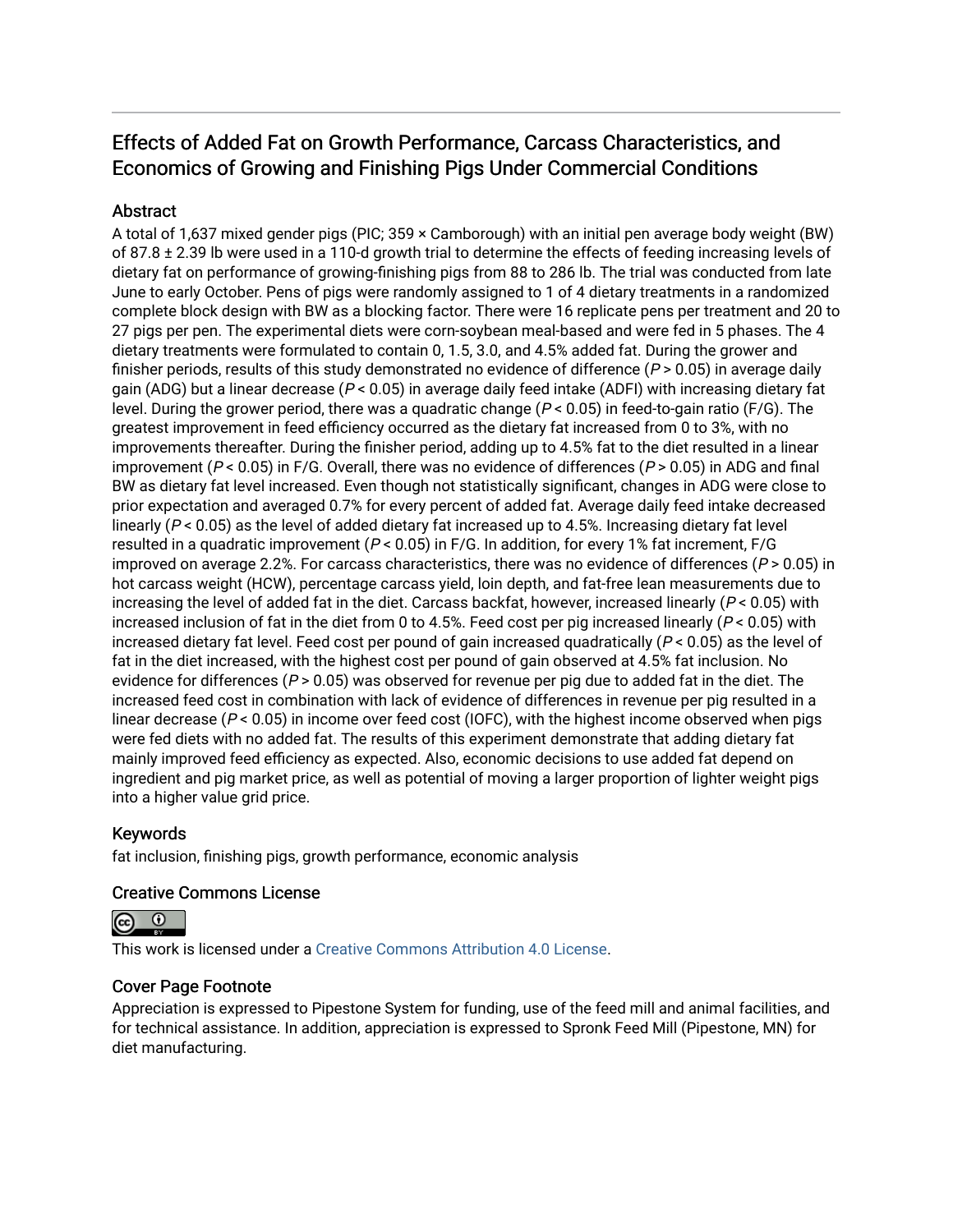### Authors

C. M. Vier, J. M. DeRouchey, S. S. Dritz, M. D. Tokach, J. A. De Jong, C. Neill, E. Scholtz, J. C. Woodworth, and R. D. Goodband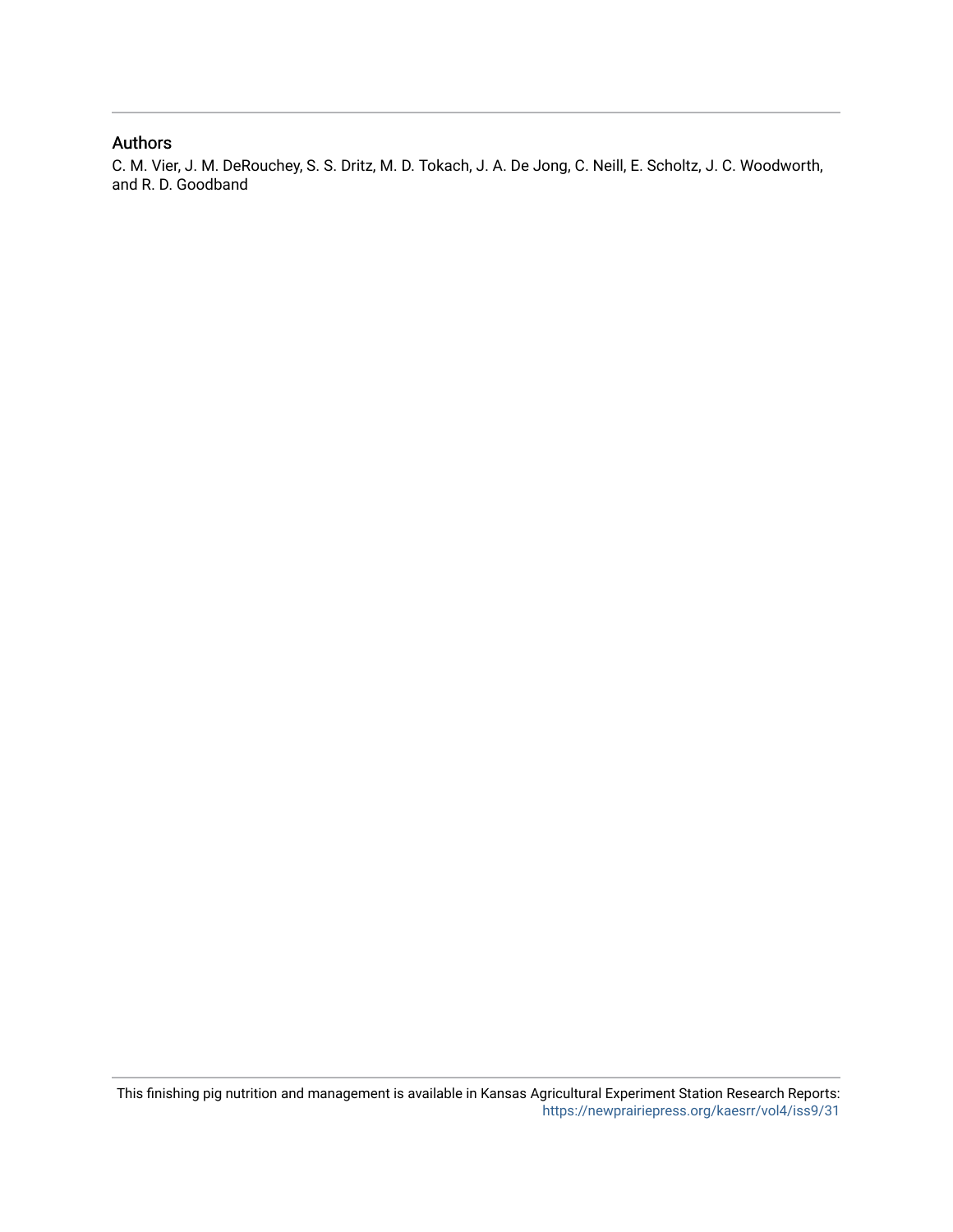



# Effects of Added Fat on Growth Performance, Carcass Characteristics, and Economics of Growing and Finishing Pigs Under Commercial Conditions<sup>1</sup>

*C.M. Vier,2 J.M. DeRouchey, S.S. Dritz,2 M.D. Tokach, J.A. De Jong,3 C. Neill,3 E. Scholtz,3 J.C. Woodworth, and R.D. Goodband* 

# **Summary**

A total of 1,637 mixed gender pigs (PIC;  $359 \times$  Camborough) with an initial pen average body weight (BW) of 87.8  $\pm$  2.39 lb were used in a 110-d growth trial to determine the effects of feeding increasing levels of dietary fat on performance of growing-finishing pigs from 88 to 286 lb. The trial was conducted from late June to early October. Pens of pigs were randomly assigned to 1 of 4 dietary treatments in a randomized complete block design with BW as a blocking factor. There were 16 replicate pens per treatment and 20 to 27 pigs per pen. The experimental diets were cornsoybean meal-based and were fed in 5 phases. The 4 dietary treatments were formulated to contain 0, 1.5, 3.0, and 4.5% added fat. During the grower and finisher periods, results of this study demonstrated no evidence of difference (*P >* 0.05) in average daily gain (ADG) but a linear decrease (*P <* 0.05) in average daily feed intake (ADFI) with increasing dietary fat level. During the grower period, there was a quadratic change ( $P < 0.05$ ) in feed-to-gain ratio ( $F/G$ ). The greatest improvement in feed efficiency occurred as the dietary fat increased from 0 to 3%, with no improvements thereafter. During the finisher period, adding up to 4.5% fat to the diet resulted in a linear improvement (*P <* 0.05) in F/G. Overall, there was no evidence of differences (*P >* 0.05) in ADG and final BW as dietary fat level increased. Even though not statistically significant, changes in ADG were close to prior expectation and averaged 0.7% for every percent of added fat. Average daily feed intake decreased linearly (*P <* 0.05) as the level of added dietary fat increased up to 4.5%. Increasing dietary fat level resulted in a quadratic improvement (*P <* 0.05) in F/G. In addition, for every 1% fat increment, F/G improved on average 2.2%. For carcass characteristics, there was no evidence of differences (*P* > 0.05) in hot carcass weight (HCW), percentage carcass yield, loin depth, and fat-free lean measurements due to increasing the level of added fat in the diet. Carcass

<sup>1</sup> Appreciation is expressed to Pipestone System for funding, use of the feed mill and animal facilities, and for technical assistance. In addition, appreciation is expressed to Spronk Feed Mill (Pipestone, MN) for diet manufacturing.

<sup>2</sup> Department of Diagnostic Medicine/Pathobiology, College of Veterinary Medicine, Kansas State University.

<sup>3</sup> Pipestone Grow-Finish, Pipestone, MN 56164.

Kansas State University Agricultural Experiment Station and Cooperative Extension Service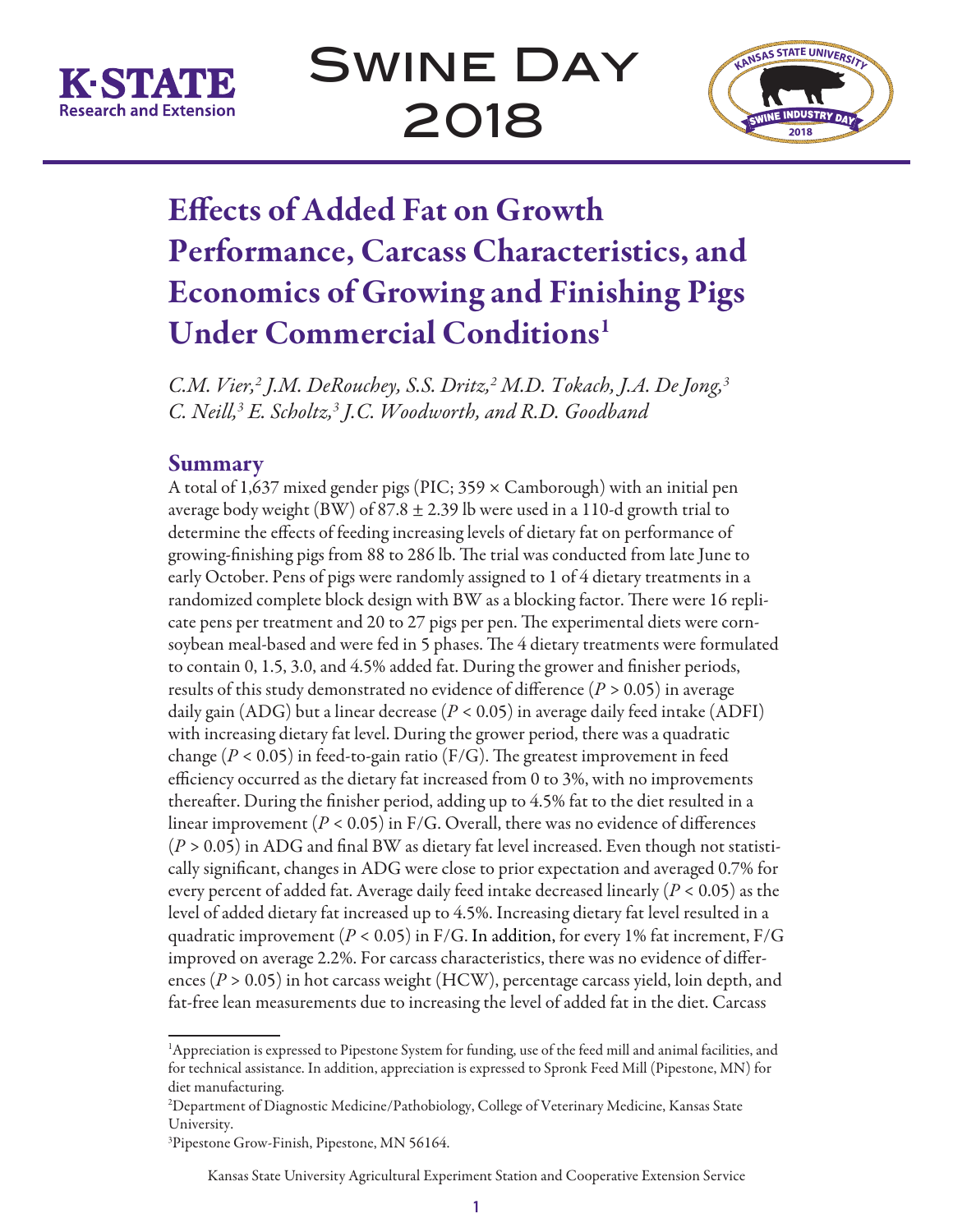backfat, however, increased linearly (*P <* 0.05) with increased inclusion of fat in the diet from 0 to 4.5%. Feed cost per pig increased linearly (*P <* 0.05) with increased dietary fat level. Feed cost per pound of gain increased quadratically (*P* < 0.05) as the level of fat in the diet increased, with the highest cost per pound of gain observed at 4.5% fat inclusion. No evidence for differences ( $P > 0.05$ ) was observed for revenue per pig due to added fat in the diet. The increased feed cost in combination with lack of evidence of differences in revenue per pig resulted in a linear decrease (*P* < 0.05) in income over feed cost (IOFC), with the highest income observed when pigs were fed diets with no added fat. The results of this experiment demonstrate that adding dietary fat mainly improved feed efficiency as expected. Also, economic decisions to use added fat depend on ingredient and pig market price, as well as potential of moving a larger proportion of lighter weight pigs into a higher value grid price.

## Introduction

Fat supplementation to swine diets typically aims to increase dietary energy density, but may also result in a low heat increment, which consists of the heat produced by the digestion and metabolism of nutrients and by fermentation in the intestinal tract.<sup>4</sup> Fat supplementation may also result in the provision of essential fatty acids, and a reduction of feed dust associated with feed manufacturing and handling.<sup>5</sup> Considerable research has been conducted to determine the effects of fat inclusion on growing-finishing pig growth performance and carcass composition. As a general rule of thumb, for every percent of added fat, ADG and feed efficiency are expected to improve 1 and 2%, respectively. Carcass composition, however, can be altered when fat is included in diets, which may result in detrimental effects on carcass leanness.<sup>6</sup>

Although adding fat to increase the energy content of the diet improves growth performance, feed cost increases when fat is added. Thus, the assessment of the economic value should dictate whether fat is added or removed from practical diets for growingfinishing pigs in a commercial production system. In addition, the slowest growth rate of pigs during the summer results in the lowest market weight during this season. Thus, one strategy to increase the market weight during summer months is through added dietary fat to increase diet energy. Thus, the objective of the present study was to evaluate the effects of increasing levels of added fat on growth performance, carcass characteristics, and economics of growing and finishing pigs reared under commercial conditions.

## Procedures

The Kansas State University Institutional Animal Care and Use Committee approved the protocol used in this experiment. This study was conducted at a commercial research wean-to-finish site in southwestern Minnesota. Two tunnel ventilated rooms were used. Pens had completely slatted flooring and deep pits. Each pen was equipped with a 5-hole stainless steel feeder and cup waterer to allow *ad libitum* access to feed and water. The facility was equipped with a computerized feeding system (FeedPro; Feed-

Kansas State University Agricultural Experiment Station and Cooperative Extension Service

<sup>4</sup> Lewis, A.J. and Southern, L.L., 2000. Swine nutrition. CRC press.

<sup>5</sup> Azain MJ. 2001. Fat in swine nutrition. In: Lewis AJ, Southern LL, editors. Swine Nutrition. Boca Raton: CRC Press; p. 95–106.

<sup>6</sup> Pettigrew, J. E., and R. L. Moser. 1991. Fat in swine nutrition. In: E.R. Miller, D. E. Ullrey, and A. J. Lewis (ed.) Swine Nutrition. Butterworth-Heinemann, Stoneham, MA.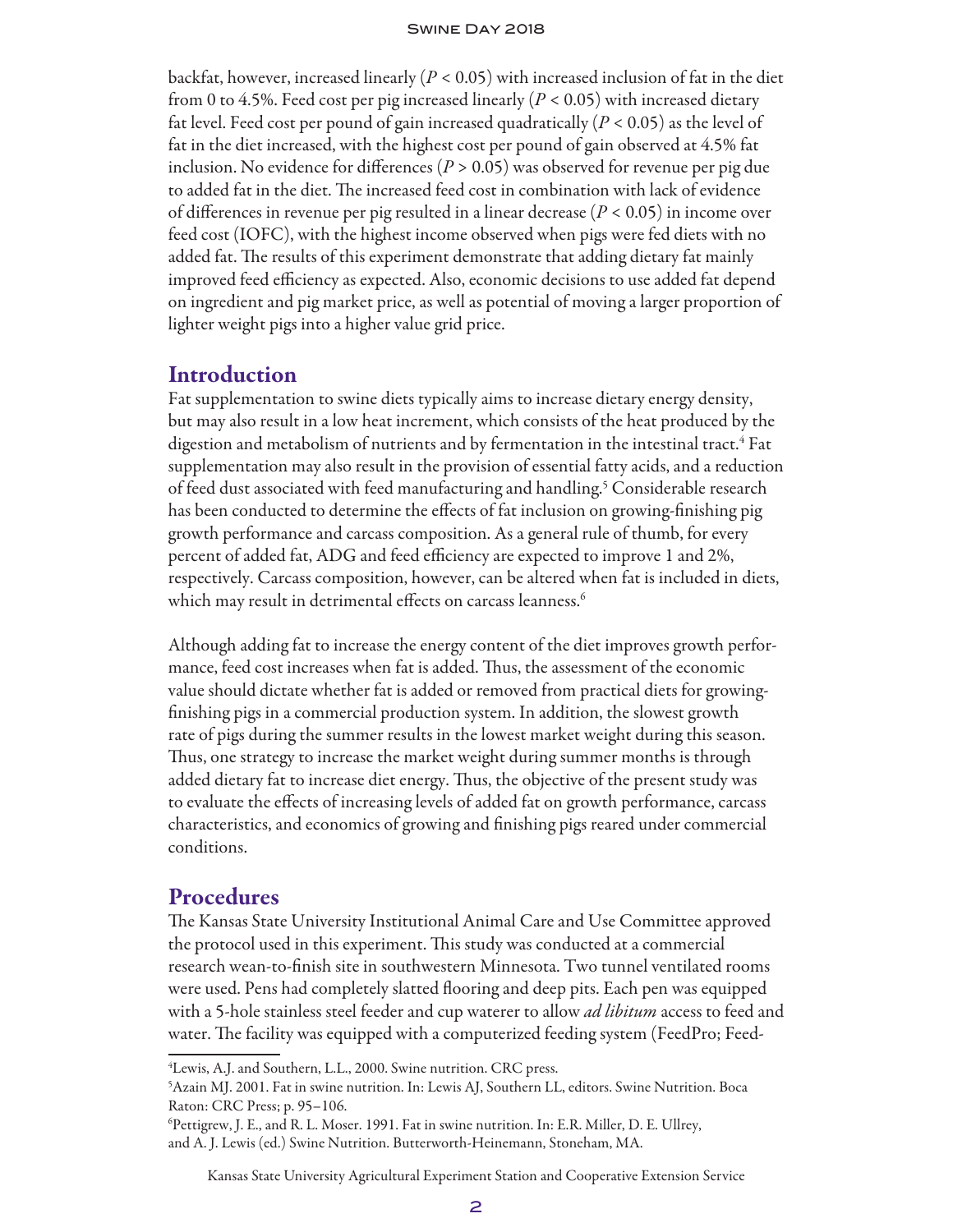logic Corp., Willmar, MN) capable of measuring and recording daily feed additions to individual pens.

A total of 1,637 mixed gender pigs (PIC; 359 × Camborough, initial pen average BW of  $87.8 \pm 2.39$  lb) were used in a 110-d growth trial. The trial was conducted from late June to early October. On d 0 of the trial, pigs were weighed in pens and pens were ranked by average pig BW. Pens were then randomly allotted to 1 of 4 dietary treatments in a randomized complete block design, with BW as a blocking factor. The experimental diets were corn-soybean meal-DDGS–based, and corn oil was used to achieve the treatments. The 4 dietary treatments were formulated to contain 0, 1.5, 3.0, and 4.5% added fat. There were 16 replicate pens per treatment and 20 to 27 pigs per pen.

The experimental diets were fed in 5 different phases (Tables 1, 2, 3, 4, and 5). Phase 1 diets were fed from d 0 to 21 (88 to 122 lb); phase 2 diets were fed from d 22 to 41 (122 to 164 lb); phase 3 diets were fed from d 42 to 59 (164 to 204 lb); phase 4 diets were fed from d 60 to 71 (204 to 229 lb); and phase 5 diets were fed from d 72 to 110 (229 to 286 lb). All experimental diets were fed in meal form.

Pens of pigs were weighed and feed disappearance was recorded approximately every 14 d to determine ADG, ADFI, and F/G. On d 92 and 106, the 8 heaviest pigs in each pen were selected, weighed, and sold according to standard farm procedures. On d 110, final pen weights were taken and RFID tags were used to allow for carcass measurements to be recorded on a pen basis. These pigs were transported to a commercial packing plant in southwestern Minnesota (JBS Swift and Company, Worthington, MN) for processing and carcass data collection. Carcass measurements included HCW, loin depth, backfat depth, and percentage lean. Percentage carcass yield was calculated by dividing the average pen HCW by the average final live weight at the farm.

For the economic analysis, total feed cost per pig, cost per lb of gain, revenue per pig, and income over feed cost (IOFC) were calculated. The total feed cost per pig was calculated by multiplying ADFI by feed cost per pound and number of days the diet was fed in each respective period, then taking the sum of these values for each period. Cost per lb of gain was calculated by dividing total feed cost per pig by total gain per pig. Gain value per pig was calculated by multiplying carcass gain by an assumed carcass value of \$75 per cwt. To calculate IOFC, total feed cost was subtracted from gain value. For all economic evaluations, diet costs per treatment within phases were used (Tables 1, 2, 3, 4, and 5).

Performance data were analyzed as a randomized complete block design, with pen considered as the experimental unit and BW the blocking factor. Growth performance, carcass characteristics, and economics were analyzed using a normal distribution, while total removals were analyzed using a binomial distribution. Polynomial contrasts were implemented to evaluate the functional form of the dose response to increasing dietary fat level on growth performance, carcass characteristics, and economics. Statistical models were fitted using GLIMMIX procedure of SAS (Version 9.3, SAS Institute Inc., Cary, NC). Results were considered significant at *P ≤* 0.05.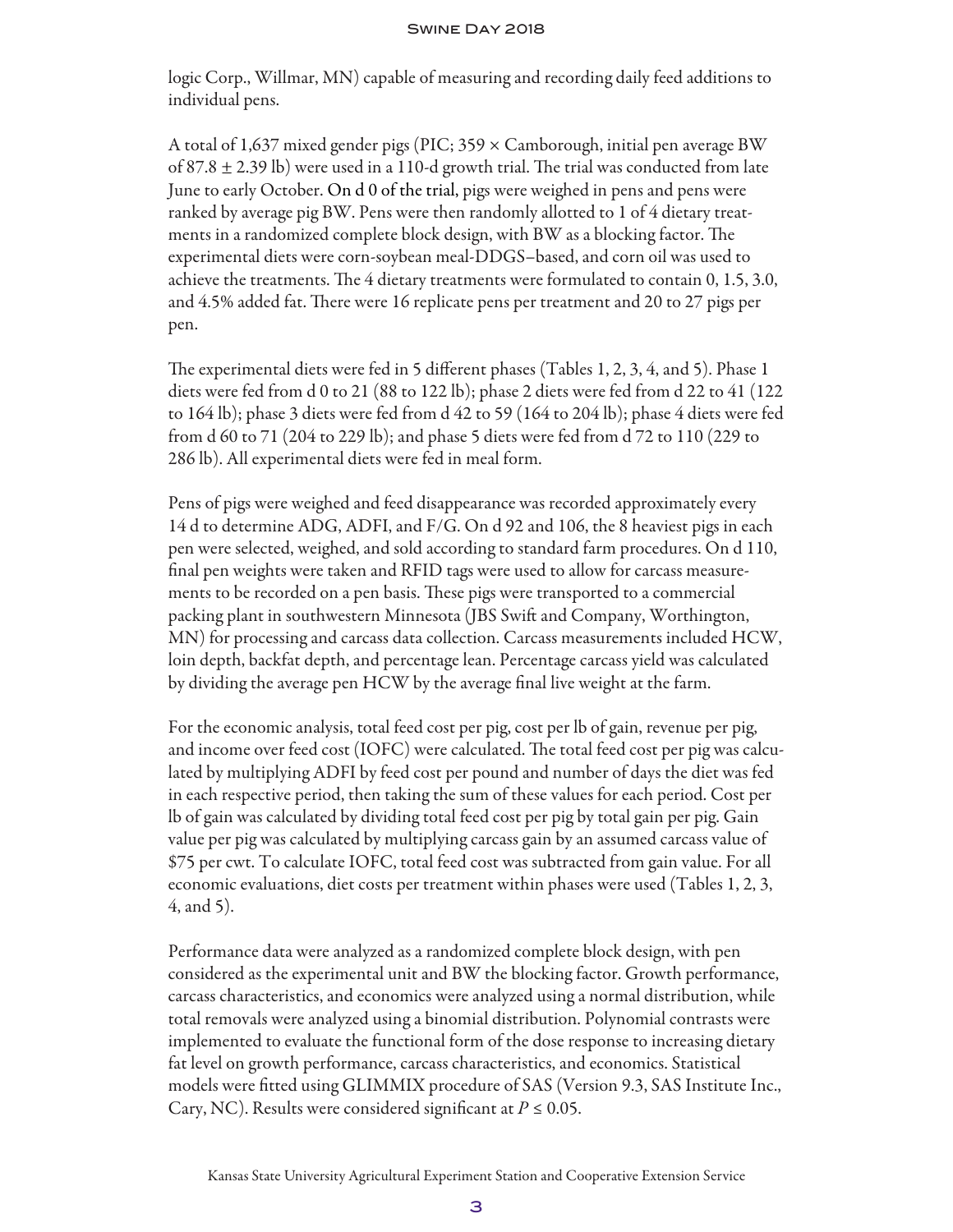# Results and Discussion

During the grower period, which corresponds to phases 1 and 2 (d 0 to 41), there was no evidence of differences (*P >* 0.05) in ADG as added fat increased (Table 6). On the other hand, increasing the dietary fat level resulted in a linear decrease (*P <* 0.05) in ADFI, and in a quadratic improvement (*P <* 0.05) in F/G with the greatest change in feed efficiency occurring as the dietary fat increased from 0 to 3%, with no improvements thereafter. During this period, ADG increased 1.1% and F/G improved 2.2% for every percent of added fat.

During the finisher period, which corresponds to phases 3 to 5 (d 42 to 110), there was no evidence of differences (*P >* 0.05) in ADG as added fat increased. Similar to the grower period, increasing the dietary fat level resulted in a linear decrease (*P <* 0.05) in ADFI. Adding up to 4.5% fat to the diet also resulted in a linear improvement (*P <* 0.05) in F/G. During the finisher period, the percentage responses to each 1% fat addition in the diet were 0.5% and 2.1% for ADG and F/G, respectively.

Overall, no evidence of differences (*P >* 0.05) were observed in ADG and final BW as dietary fat level increased. Average daily feed intake decreased linearly (*P <* 0.05) as the level of fat in the diet increased up to 4.5%. Increasing dietary fat level resulted in a quadratic improvement (*P <* 0.05) in F/G. Even though we were not able to observe significant differences in ADG, ADG improved 0.7% for every percent of added fat. In addition, feed efficiency improved 2.2% for every 1% increment of added fat. There was no evidence for differences (*P >* 0.05) in percentage of total removals with added fat.

For carcass characteristics, there was no evidence of differences ( $P > 0.05$ ) in HCW, percentage carcass yield, loin depth, and fat-free lean measurements due to increasing the level of fat in the diet. Carcass backfat, however, increased linearly (*P <* 0.05) with increasing the inclusion of fat in the diet from 0 to 4.5%.

Feed cost per pig increased linearly (*P <* 0.05) as the level of fat in the diet increased. Feed cost per pound of gain increased quadratically  $(P < 0.05)$  with increasing dietary fat level, with the highest cost per pound of gain observed at 4.5% fat inclusion. No evidence for differences (*P* > 0.05) was observed for revenue per pig due to added fat in the diet, with the highest numerical revenue observed at 3.5% added fat. The increased feed cost in combination with lack of evidence of differences in revenue per pig resulted in a marginal linear decrease (*P* < 0.05) in IOFC, with the highest income observed when pigs were fed diets with no added fat.

Increasing the dietary fat level throughout the finisher period did not result in significant improvements in growth rate, final BW, and HCW. However, ADG was improved by 0.7% for every 1% added fat. Also, the improvement in F/G averaged 2.2% for every 1% added fat, which is consistent with other commercial data as well. Economic decisions of using added fat depend on ingredient and pig market price, as well as potential of moving a larger proportion of lighter weight pigs into a higher value grid price.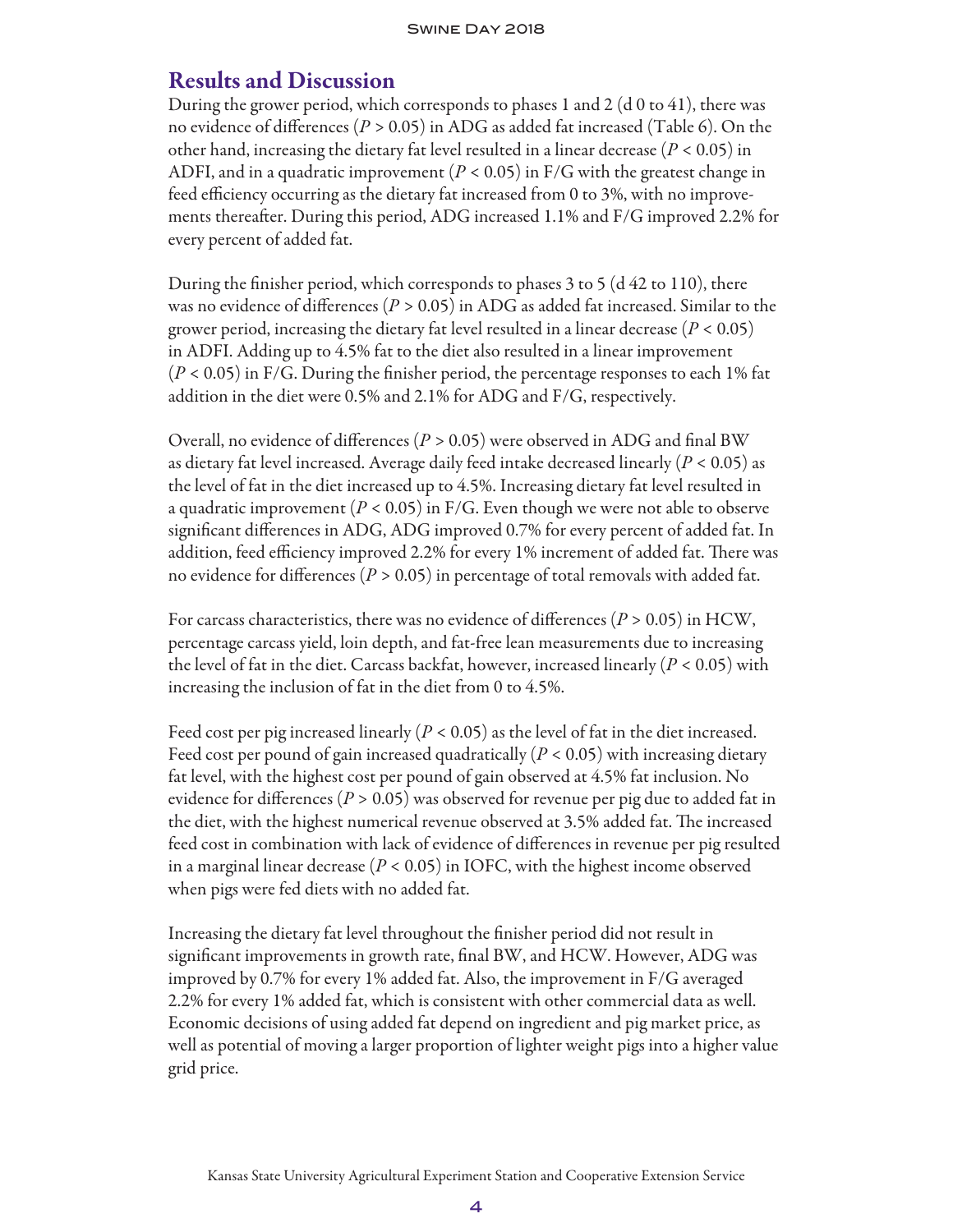|                                                    | Added fat, %     |        |        |        |
|----------------------------------------------------|------------------|--------|--------|--------|
| Item                                               | $\boldsymbol{0}$ | 1.5    | 3.0    | 4.5    |
| Ingredient, %                                      |                  |        |        |        |
| Corn                                               | 53.74            | 51.28  | 48.82  | 46.38  |
| Soybean meal, 46.5% crude protein                  | 13.50            | 14.45  | 15.40  | 16.35  |
| DDGS <sup>2</sup>                                  | 30.00            | 30.00  | 30.00  | 30.00  |
| Corn oil                                           | ---              | 1.50   | 3.00   | 4.50   |
| Limestone                                          | 1.30             | 1.30   | 1.30   | 1.27   |
| Sodium chloride                                    | 0.50             | 0.50   | 0.50   | 0.50   |
| L-lysine HCl                                       | 0.55             | 0.55   | 0.55   | 0.55   |
| DL-methionine                                      | 0.04             | 0.05   | 0.06   | 0.07   |
| L-threonine                                        | 0.14             | 0.14   | 0.14   | 0.14   |
| L-tryptophan                                       | 0.05             | 0.05   | 0.05   | 0.05   |
| Phytase                                            | 0.04             | 0.04   | 0.04   | 0.04   |
| Copper chloride                                    | 0.02             | 0.02   | 0.02   | 0.02   |
| Vitamin and trace mineral premix                   | 0.10             | 0.10   | 0.10   | 0.10   |
| Total                                              | 100.00           | 100.00 | 100.00 | 100.00 |
| Calculated analysis                                |                  |        |        |        |
| Standardized ileal digestible (SID) amino acids, % |                  |        |        |        |
| Lysine                                             | 1.03             | 1.05   | 1.07   | 1.09   |
| Isoleucine:lysine                                  | 58               | 58     | 58     | 58     |
| Methionine and cysteine:lysine                     | 58               | 58     | 58     | 58     |
| Threonine:lysine                                   | 63               | 63     | 63     | 63     |
| Tryptophan:lysine                                  | 19               | 19     | 19     | 19     |
| Valine:lysine                                      | 70               | 70     | 70     | 70     |
| Metabolizable energy, kcal/lb                      | 1,450            | 1,479  | 1,508  | 1,537  |
| SID lysine:ME, <sup>3</sup> g/Mcal                 | 3.23             | 3.23   | 3.23   | 3.23   |
| Calcium, %                                         | 0.58             | 0.58   | 0.58   | 0.58   |
| Phosphorus, %                                      | 0.41             | 0.41   | 0.41   | 0.42   |
| Available phosphorus, %                            | 0.31             | 0.31   | 0.31   | 0.31   |
| Diet cost, \$/ton                                  | 156.91           | 166.12 | 175.55 | 184.92 |

# Table 1. Diet formulation, Phase 1 (as fed basis)<sup>1</sup>

1 Phase 1 diets were fed from d 0 to 21 (88 to 122 lb).

2 DDGS = dried distillers grains with solubles.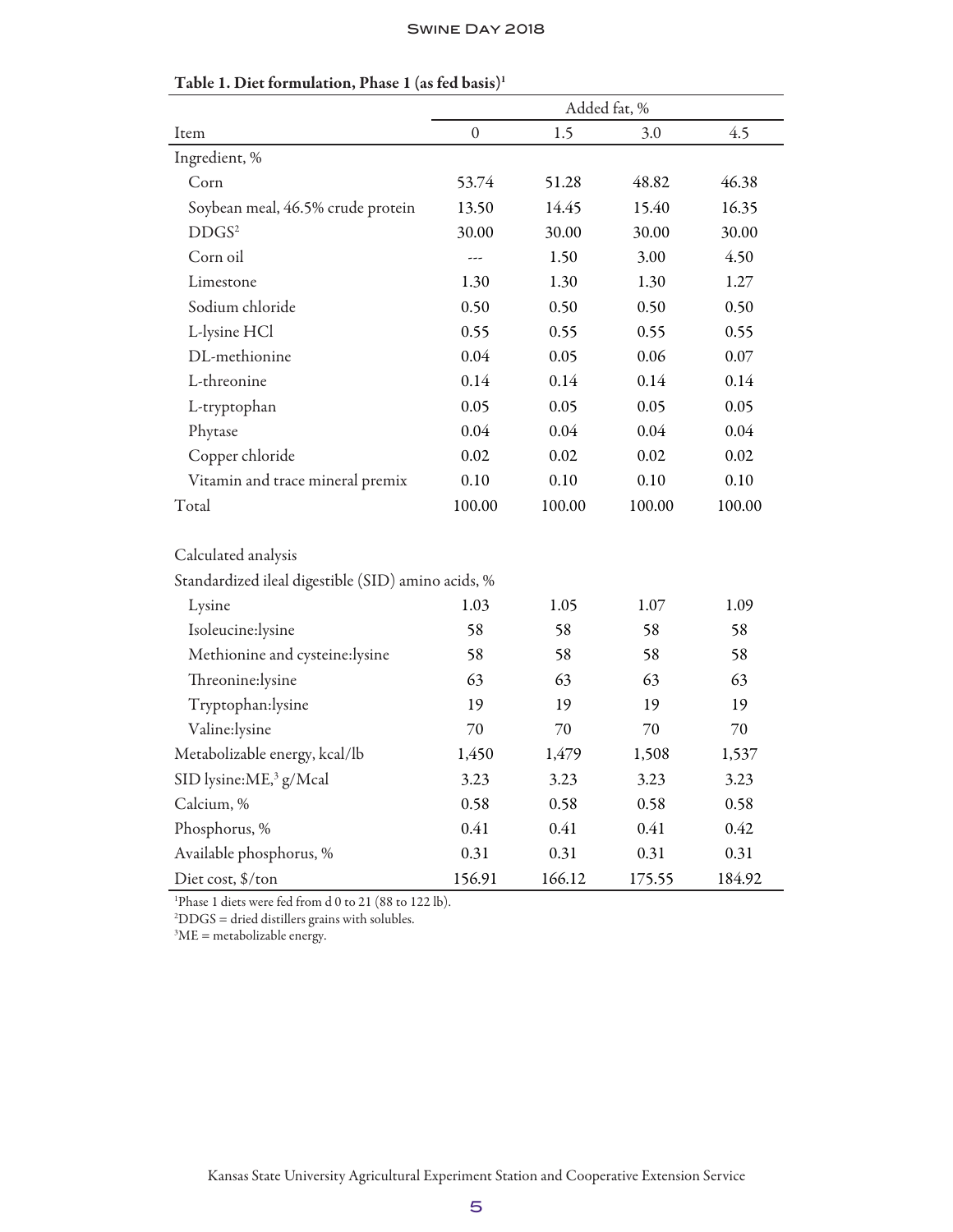|                                                    | Added fat, % |        |        |        |  |
|----------------------------------------------------|--------------|--------|--------|--------|--|
| Item                                               | $\mathbf{0}$ | 1.5    | 3.0    | 4.5    |  |
| Ingredient, %                                      |              |        |        |        |  |
| Corn                                               | 58.84        | 56.51  | 54.14  | 51.78  |  |
| Soybean meal, 46.5% crude protein                  | 8.45         | 9.30   | 10.15  | 11.00  |  |
| DDGS <sup>2</sup>                                  | 30.00        | 30.00  | 30.00  | 30.00  |  |
| Corn oil                                           | $- - -$      | 1.50   | 3.00   | 4.50   |  |
| Limestone                                          | 1.27         | 1.25   | 1.25   | 1.25   |  |
| Sodium chloride                                    | 0.50         | 0.50   | 0.50   | 0.50   |  |
| L-lysine HCl                                       | 0.55         | 0.55   | 0.55   | 0.55   |  |
| DL-methionine                                      | 0.01         | 0.02   | 0.03   | 0.04   |  |
| L-threonine                                        | 0.14         | 0.14   | 0.14   | 0.14   |  |
| L-tryptophan                                       | 0.05         | 0.05   | 0.05   | 0.05   |  |
| Phytase                                            | 0.04         | 0.04   | 0.04   | 0.04   |  |
| Copper chloride                                    | 0.02         | 0.02   | 0.02   | 0.02   |  |
| Vitamin and trace mineral premix                   | 0.10         | 0.10   | 0.10   | 0.10   |  |
| Total                                              | 100.00       | 100.00 | 100.00 | 100.00 |  |
|                                                    |              |        |        |        |  |
| Calculated analysis                                |              |        |        |        |  |
| Standardized ileal digestible (SID) amino acids, % |              |        |        |        |  |
| Lysine                                             | 0.91         | 0.93   | 0.95   | 0.96   |  |
| Isoleucine:lysine                                  | 56           | 56     | 56     | 56     |  |
| Methionine and cysteine:lysine                     | 58           | 58     | 58     | 58     |  |
| Threonine:lysine                                   | 64           | 64     | 64     | 64     |  |
| Tryptophan:lysine                                  | 19           | 19     | 19     | 19     |  |
| Valine:lysine                                      | 70           | 70     | 70     | $70\,$ |  |
| Metabolizable energy, kcal/lb                      | 1,462        | 1,491  | 1,520  | 1,549  |  |
| SID lysine:ME, <sup>3</sup> g/Mcal                 | 2.82         | 2.82   | 2.82   | 2.82   |  |
| Calcium, %                                         | 0.55         | 0.55   | 0.55   | 0.55   |  |
| Phosphorus, %                                      | 0.39         | 0.39   | 0.39   | 0.39   |  |
| Available phosphorus, %                            | 0.31         | 0.31   | 0.31   | 0.31   |  |
| Diet cost, \$/ton                                  | 148.28       | 157.35 | 166.62 | 175.80 |  |

# Table 2. Diet formulation, Phase 2 (as fed basis)1

1 Phase 2 diets were fed from d 22 to 41 (122 to 164 lb).

2 DDGS = dried distillers grains with solubles.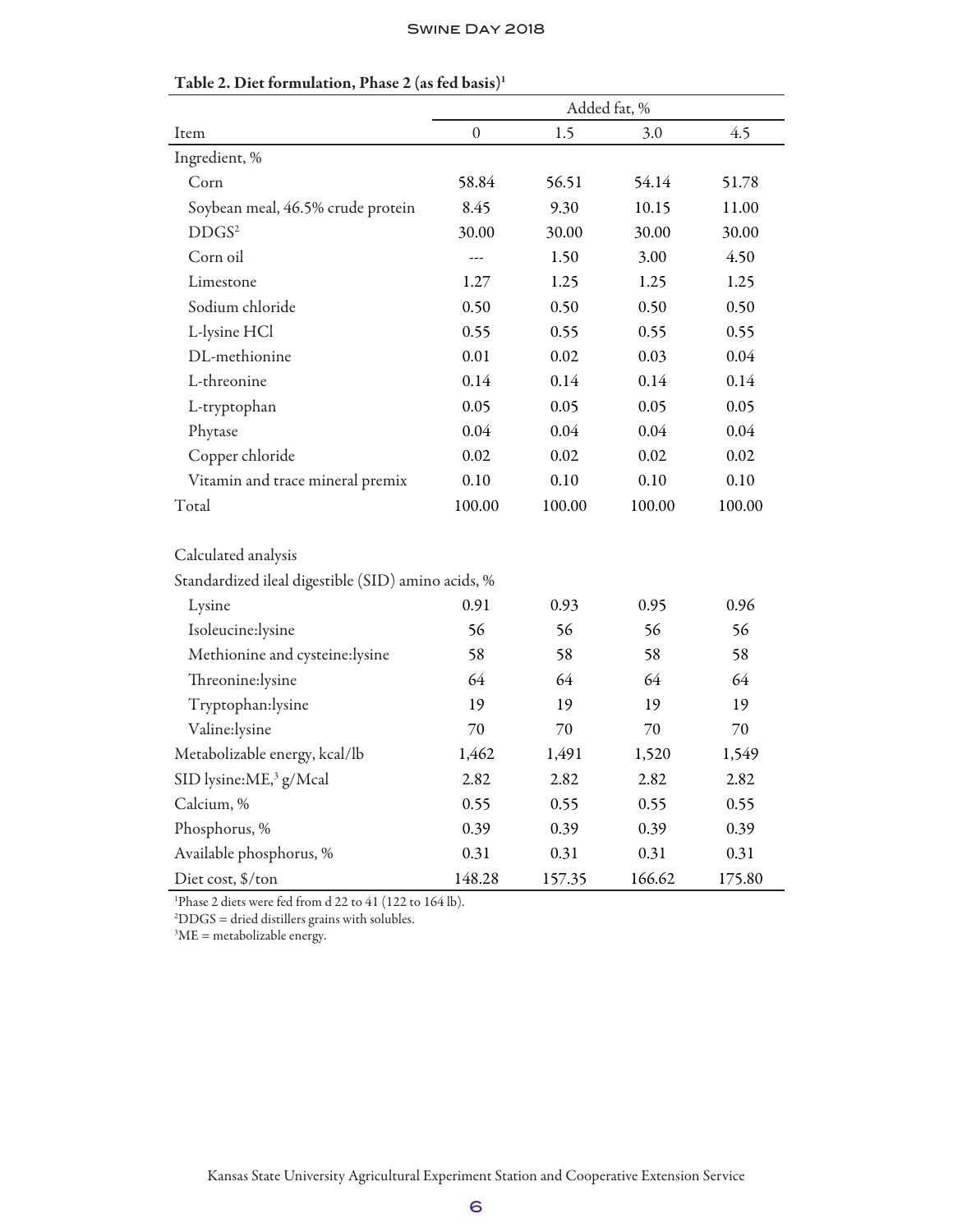|                                                    | Added fat, %     |        |        |        |
|----------------------------------------------------|------------------|--------|--------|--------|
| Item                                               | $\boldsymbol{0}$ | 1.5    | 3.0    | 4.5    |
| Ingredient, %                                      |                  |        |        |        |
| Corn                                               | 61.72            | 59.47  | 57.22  | 54.96  |
| Soybean meal, 46.5% crude protein                  | 5.70             | 6.50   | 7.25   | 8.00   |
| DDGS <sup>2</sup>                                  | 30.00            | 30.00  | 30.00  | 30.00  |
| Corn oil                                           |                  | 1.50   | 3.00   | 4.50   |
| Limestone                                          | 1.25             | 1.20   | 1.20   | 1.20   |
| Sodium chloride                                    | 0.50             | 0.50   | 0.50   | 0.50   |
| L-lysine HCl                                       | 0.50             | 0.50   | 0.50   | 0.50   |
| L-threonine                                        | 0.11             | 0.11   | 0.11   | 0.12   |
| L-tryptophan                                       | 0.05             | 0.05   | 0.05   | 0.05   |
| Phytase                                            | 0.04             | 0.04   | 0.04   | 0.04   |
| Copper chloride                                    | 0.03             | 0.03   | 0.03   | 0.03   |
| Vitamin and trace mineral premix                   | 0.10             | 0.10   | 0.10   | 0.10   |
| Total                                              | 100.00           | 100.00 | 100.00 | 100.00 |
| Calculated analysis                                |                  |        |        |        |
| Standardized ileal digestible (SID) amino acids, % |                  |        |        |        |
| Lysine                                             | 0.80             | 0.82   | 0.84   | 0.85   |
| Isoleucine:lysine                                  | 58               | 58     | 58     | 58     |
| Methionine and cysteine:lysine                     | 61               | 60     | 59     | 59     |
| Threonine:lysine                                   | 64               | 64     | 64     | 64     |
| Tryptophan:lysine                                  | 19               | 19     | 19     | 19     |
| Valine:lysine                                      | 73               | 73     | 73     | 73     |
| Metabolizable energy, kcal/lb                      | 1,468            | 1,498  | 1,527  | 1,557  |
| SID lysine:ME, <sup>3</sup> g/Mcal                 | 2.48             | 2.48   | 2.48   | 2.48   |
| Calcium, %                                         | 0.54             | 0.52   | 0.52   | 0.52   |
| Phosphorus, %                                      | 0.38             | 0.38   | 0.38   | 0.38   |
| Available phosphorus, %                            | 0.30             | 0.30   | 0.30   | 0.30   |
| Diet cost, \$/ton                                  | 141.74           | 150.70 | 159.46 | 168.31 |

# Table 3. Diet formulation, Phase 3 (as fed basis)1

1 Phase 3 diets were fed from d 42 to 59 (164 to 204 lb).

2 DDGS = dried distillers grains with solubles.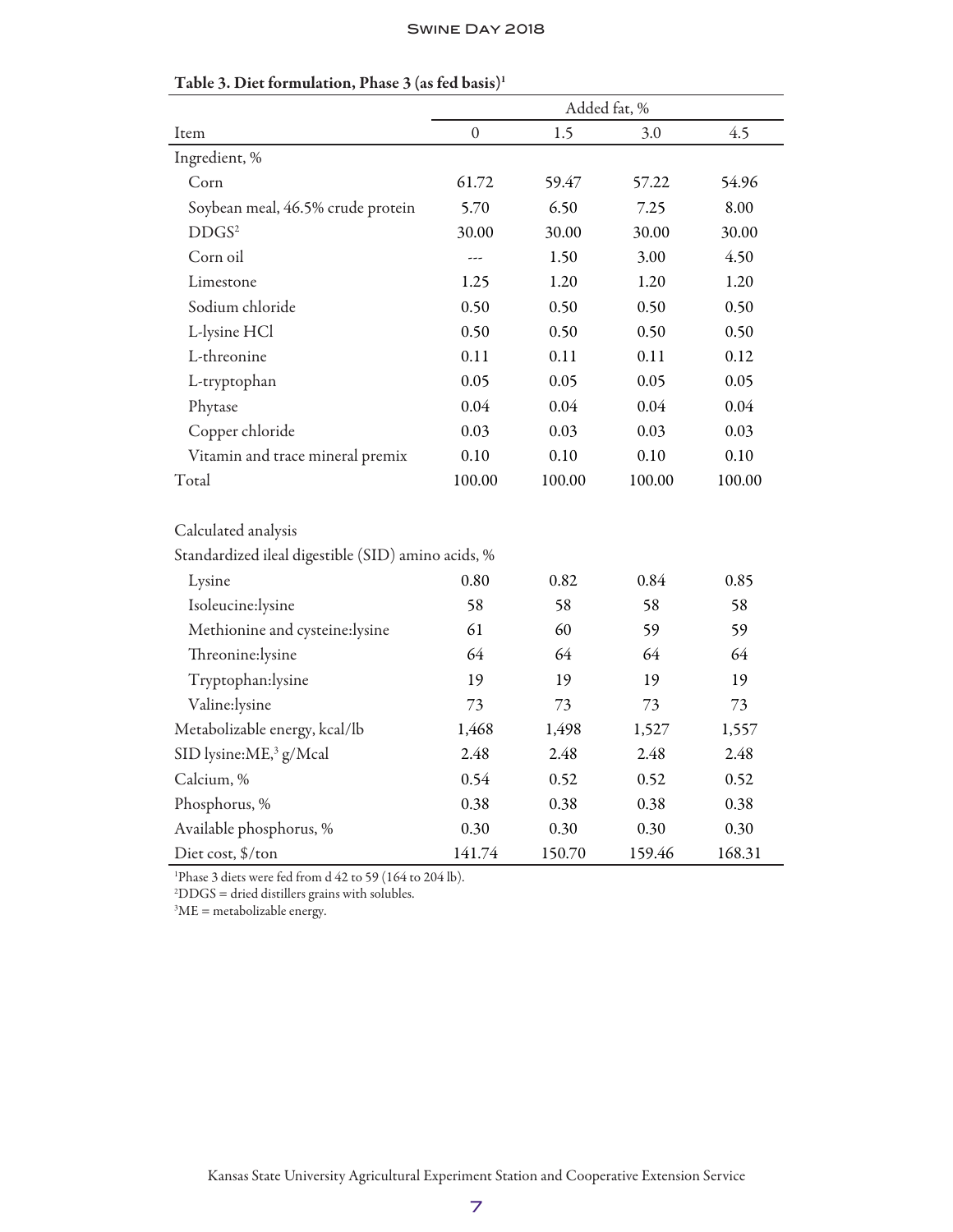|                                                    | Added fat, %     |        |        |        |
|----------------------------------------------------|------------------|--------|--------|--------|
| Item                                               | $\boldsymbol{0}$ | 1.5    | 3.0    | 4.5    |
| Ingredient, %                                      |                  |        |        |        |
| Corn                                               | 69.55            | 67.35  | 65.17  | 62.92  |
| Soybean meal, 46.5% crude protein                  | 8.15             | 8.85   | 9.55   | 10.30  |
| DDGS <sup>2</sup>                                  | 20.00            | 20.00  | 20.00  | 20.00  |
| Corn oil                                           | $- - -$          | 1.50   | 3.00   | 4.50   |
| Limestone                                          | 1.10             | 1.10   | 1.08   | 1.08   |
| Sodium chloride                                    | 0.50             | 0.50   | 0.50   | 0.50   |
| L-lysine HCl                                       | 0.40             | 0.40   | 0.40   | 0.40   |
| L-threonine                                        | 0.09             | 0.09   | 0.10   | 0.10   |
| L-tryptophan                                       | 0.04             | 0.04   | 0.04   | 0.03   |
| Phytase                                            | 0.04             | 0.04   | 0.04   | 0.04   |
| Copper chloride                                    | 0.03             | 0.03   | 0.03   | 0.03   |
| Vitamin and trace mineral premix                   | 0.10             | 0.10   | 0.10   | 0.10   |
| Total                                              | 100.00           | 100.00 | 100.00 | 100.00 |
| Calculated analysis                                |                  |        |        |        |
| Standardized ileal digestible (SID) amino acids, % |                  |        |        |        |
| Lysine                                             | 0.75             | 0.77   | 0.78   | 0.80   |
| Isoleucine:lysine                                  | 60               | 60     | 60     | 60     |
| Methionine and cysteine:lysine                     | 62               | 61     | 60     | 59     |
| Threonine:lysine                                   | 65               | 65     | 65     | 65     |
| Tryptophan:lysine                                  | 19               | 19     | 19     | 19     |
| Valine:lysine                                      | 75               | 75     | 74     | 74     |
| Metabolizable energy, kcal/lb                      | 1,475            | 1,504  | 1,534  | 1,563  |
| SID lysine:ME, <sup>3</sup> g/Mcal                 | 2.31             | 2.31   | 2.31   | 2.31   |
| Calcium, %                                         | 0.48             | 0.48   | 0.48   | 0.48   |
| Phosphorus, %                                      | 0.36             | 0.36   | 0.36   | 0.36   |
| Available phosphorus, %                            | 0.26             | 0.26   | 0.26   | 0.26   |
| Diet cost, \$/ton                                  | 144.87           | 153.55 | 162.33 | 170.74 |

# Table 4. Diet formulation, Phase  $4$  (as fed basis)<sup>1</sup>

1 Phase 4 diets were fed from d 60 to 71 (204 to 229 lb).

2 DDGS = dried distillers grains with solubles.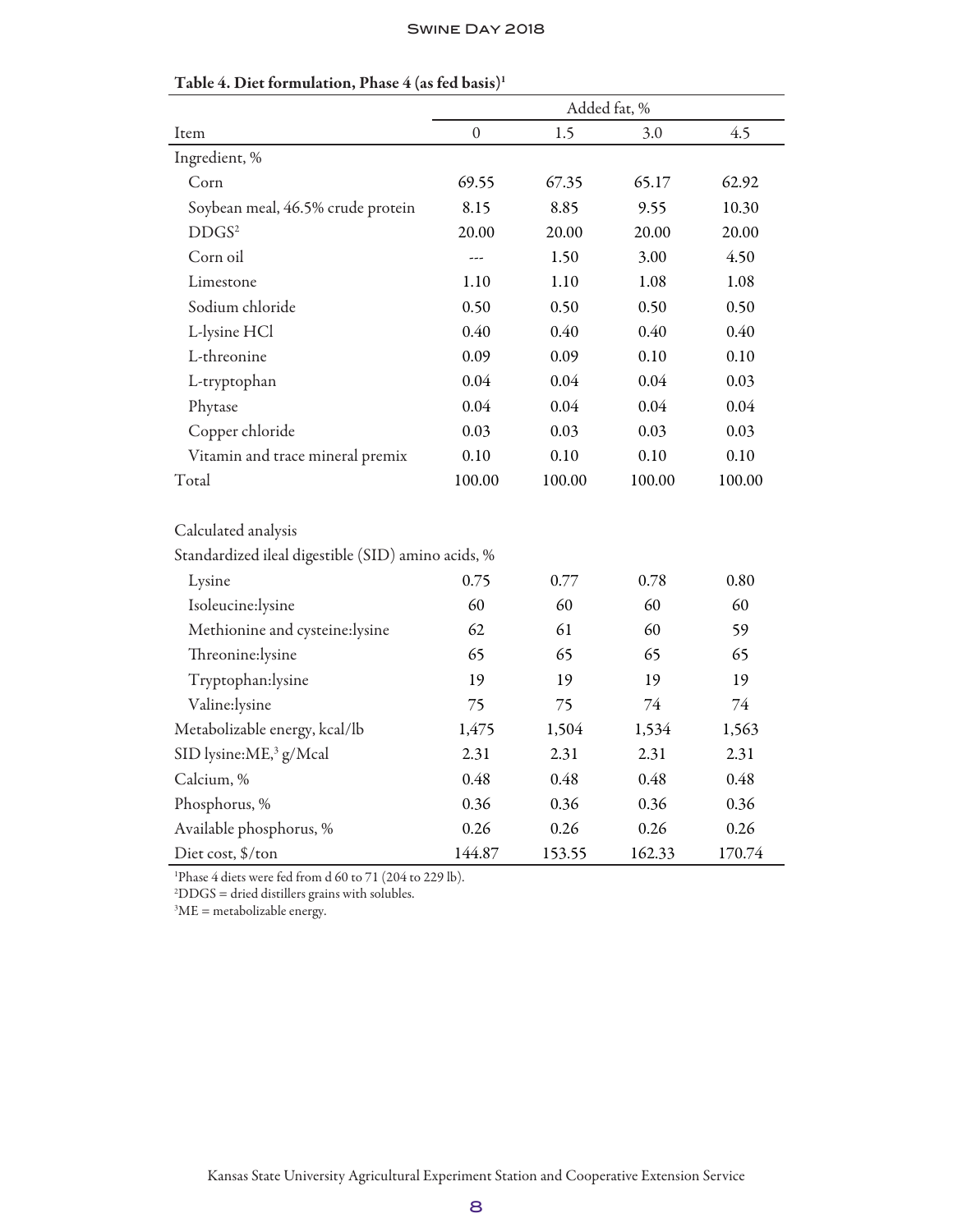|                                                    | Added fat, %     |        |        |        |  |
|----------------------------------------------------|------------------|--------|--------|--------|--|
| Item                                               | $\boldsymbol{0}$ | 1.5    | 3.0    | 4.5    |  |
| Ingredient, %                                      |                  |        |        |        |  |
| Corn                                               | 78.53            | 76.47  | 74.26  | 72.00  |  |
| Soybean meal, 46.5% crude protein                  | 8.90             | 9.65   | 10.35  | 11.10  |  |
| DDGS <sup>2</sup>                                  | 10.00            | 10.00  | 10.00  | 10.00  |  |
| Corn oil                                           | $---$            | 1.50   | 3.00   | 4.50   |  |
| Monocalcium phosphate, 21% P                       | 0.10             | 0.10   | 0.09   | 0.09   |  |
| Limestone                                          | 1.25             | 1.05   | 1.05   | 1.05   |  |
| Sodium chloride                                    | 0.50             | 0.50   | 0.50   | 0.50   |  |
| L-lysine HCl                                       | 0.40             | 0.40   | 0.40   | 0.40   |  |
| DL-methionine                                      |                  | 0.01   | 0.02   | 0.02   |  |
| L-threonine                                        | 0.12             | 0.13   | 0.13   | 0.13   |  |
| L-tryptophan                                       | 0.04             | 0.04   | 0.04   | 0.04   |  |
| Phytase                                            | 0.04             | 0.04   | 0.04   | 0.04   |  |
| Copper chloride                                    | 0.03             | 0.03   | 0.03   | 0.03   |  |
| Vitamin and trace mineral premix                   | 0.10             | 0.10   | 0.10   | 0.10   |  |
| Total                                              | 100.00           | 100.00 | 100.00 | 100.00 |  |
| Calculated analysis                                |                  |        |        |        |  |
| Standardized ileal digestible (SID) amino acids, % |                  |        |        |        |  |
| Lysine                                             | 0.74             | 0.75   | 0.77   | 0.78   |  |
| Isoleucine:lysine                                  | 56               | 56     | 56     | 56     |  |
| Methionine and cysteine:lysine                     | 58               | 58     | 58     | 58     |  |
| Threonine:lysine                                   | 66               | 66     | 66     | 66     |  |
| Tryptophan:lysine                                  | 19               | 19     | 19     | 19     |  |
| Valine:lysine                                      | 69               | 69     | 69     | 69     |  |
| Metabolizable energy, kcal/lb                      | 1,480            | 1,512  | 1,542  | 1,571  |  |
| SID lysine:ME, <sup>3</sup> g/Mcal                 | 2.26             | 2.26   | 2.26   | 2.26   |  |
| Calcium, %                                         | 0.55             | 0.48   | 0.48   | 0.48   |  |
| Phosphorus, %                                      | 0.35             | 0.35   | 0.34   | 0.34   |  |
| Available phosphorus, %                            | 0.24             | 0.24   | 0.24   | 0.24   |  |
| Diet cost, \$/ton                                  | 148.68           | 157.78 | 166.70 | 175.67 |  |

# Table 5. Diet formulation, Phase 5 (as fed basis)1

1 Phase 5 diets were fed from d 72 to 110 (229 to 286 lb).

2 DDGS = dried distillers grains with solubles. 3 ME = metabolizable energy.